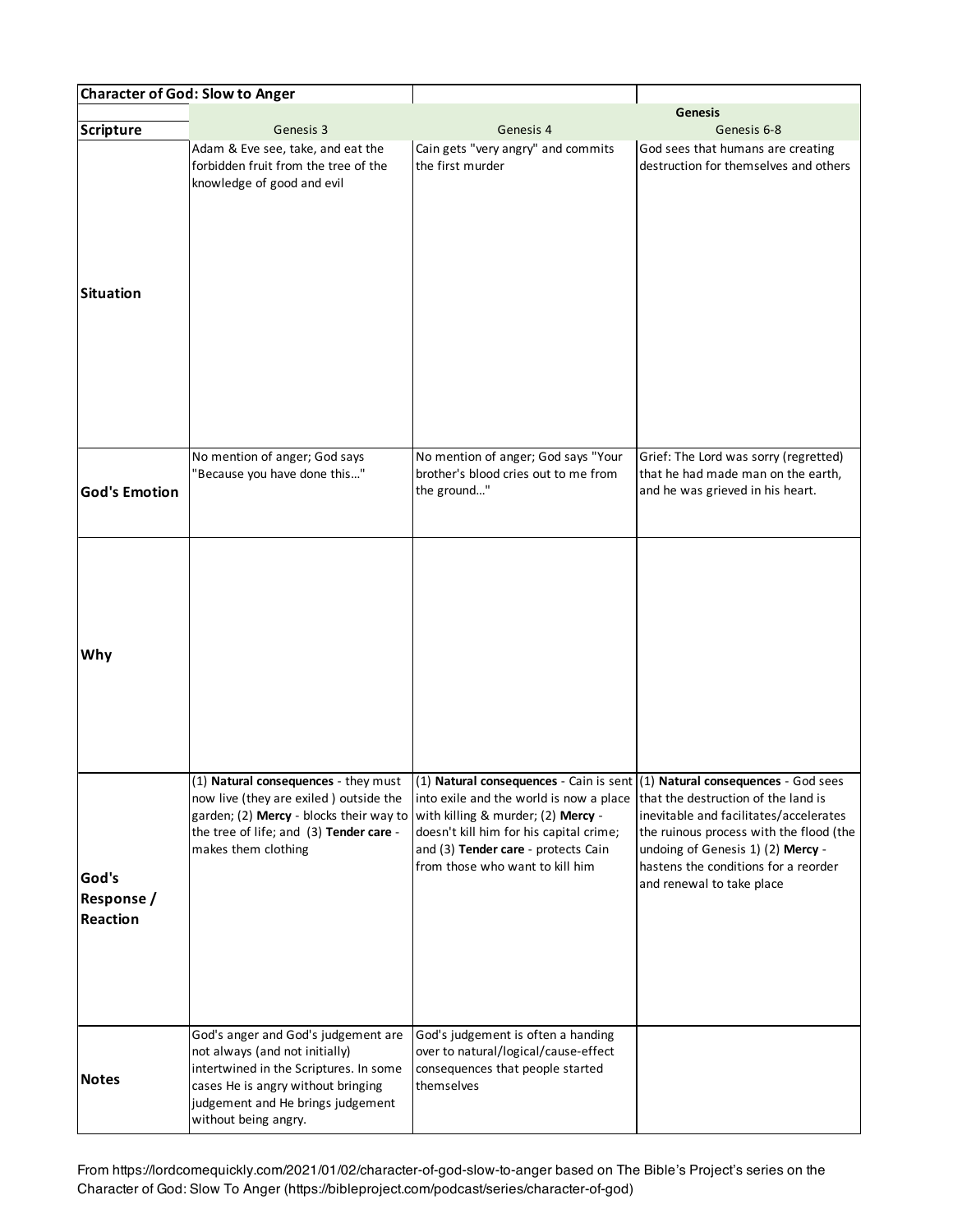| <b>Character of God</b>                |                                                                                                                                                                                                                                                                                                                                                     |                                                                                                                                                                                                |                                                                                                                                                                                                                                                                     |
|----------------------------------------|-----------------------------------------------------------------------------------------------------------------------------------------------------------------------------------------------------------------------------------------------------------------------------------------------------------------------------------------------------|------------------------------------------------------------------------------------------------------------------------------------------------------------------------------------------------|---------------------------------------------------------------------------------------------------------------------------------------------------------------------------------------------------------------------------------------------------------------------|
| <b>Scripture</b>                       | Genesis 18-19                                                                                                                                                                                                                                                                                                                                       | The Rest of Genesis                                                                                                                                                                            | <b>1st Appearance of God's Anger</b><br>Exodus 3-4                                                                                                                                                                                                                  |
| <b>Situation</b>                       | Sodom and Gomorroah: "the outcry is<br>indeed great" and "their sin is<br>exceedingly grave." Abraham makes 6<br>requests of God and on the final<br>request he says "May the Lord not be<br>angry, but let me speak just once<br>more. What if only ten can be found<br>there?"                                                                    | that mentions God's<br>anger - not with<br>Abraham, Sarah,<br>Isaac, Rebekah,<br>Jacob, Esau, any of<br>Jacob's 12 sons, or<br>any of the other<br>fault-filled people in<br>the story so far. | There is no narrative God is "concerned about" the<br>sufferings of His people. He asks<br>Moses to "Come, partner with me to<br>bring the Israelites out of Egypt" but<br>Moses puts up 5 objections.                                                              |
| <b>God's Emotion</b>                   | No mention of anger, only that the<br>outcry had reached Him                                                                                                                                                                                                                                                                                        |                                                                                                                                                                                                | 4:14 the Lord's anger burned against<br>Moses                                                                                                                                                                                                                       |
| Why                                    |                                                                                                                                                                                                                                                                                                                                                     |                                                                                                                                                                                                | God has given Moses two signs,<br>multiple assurances, and a detailed<br>description of what's going to happen<br>and yet Moses still doesn't think God is<br>trustworthy, reliable, true to His word<br>regarding a mission to free "Israel, my<br>firstborn son." |
| God's<br>Response /<br><b>Reaction</b> | (1) Natural consequences - The angels<br>say that the Lord has sent them to<br>cause the ruin of this ruinous place (2)<br>Mercy - the angels grasped the hands<br>of Lot's family and led them out of the<br>city (3) Tender care - protects Lot's<br>daughters even though Lot is willing to<br>give them over to the men in the city<br>for ruin |                                                                                                                                                                                                | <b>Mercy</b> - NOT violence or punishment,<br>but rather a concession "Here's an<br>idea: what about your brother Aaron?"                                                                                                                                           |
| <b>Notes</b>                           |                                                                                                                                                                                                                                                                                                                                                     |                                                                                                                                                                                                |                                                                                                                                                                                                                                                                     |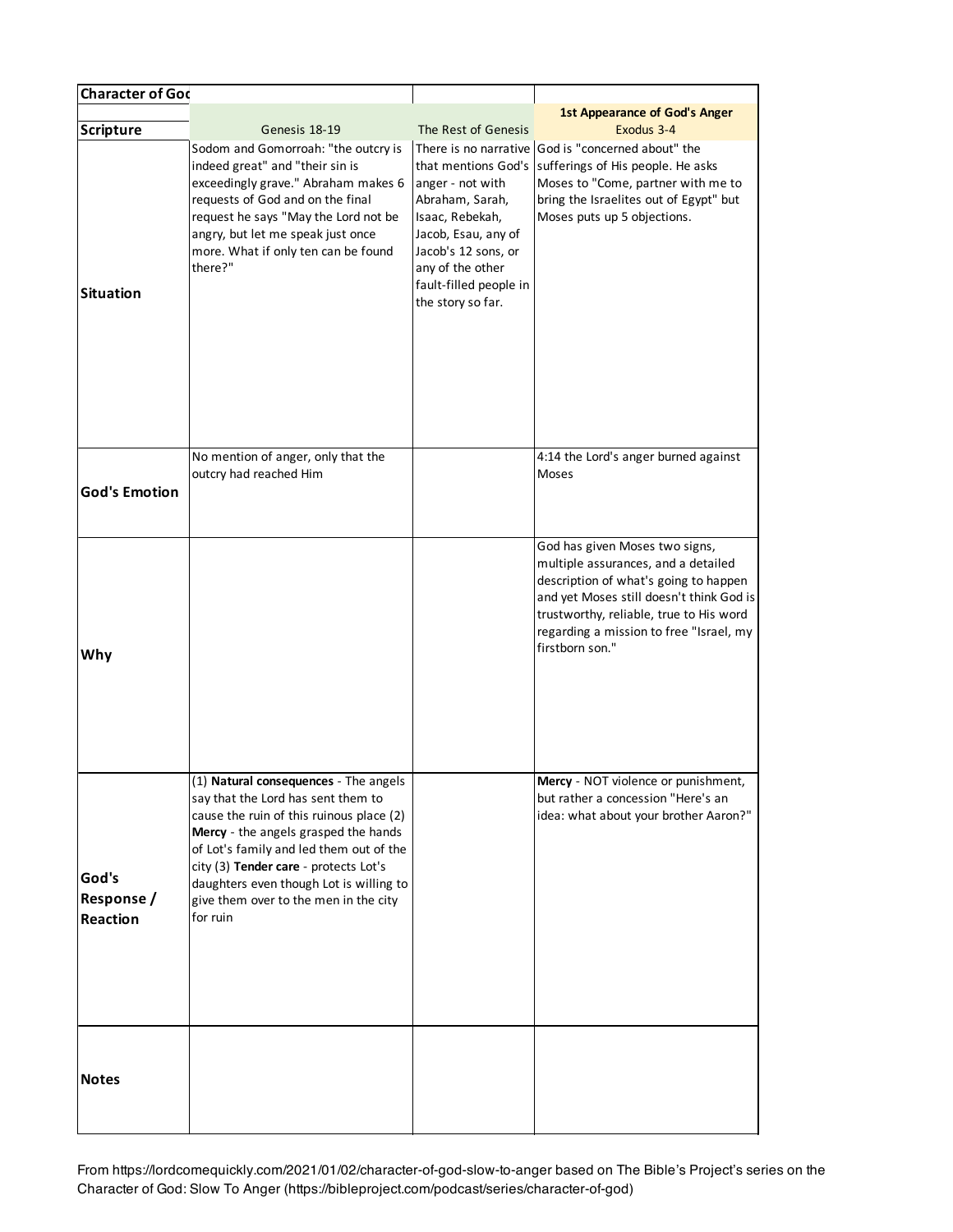| <b>Character of Goc</b>                       |                                                                                                                                                                                                        |                                                                                                                                                                                                                                                                                                                                                                                                                                                      |                                                                                                                                                                                            |
|-----------------------------------------------|--------------------------------------------------------------------------------------------------------------------------------------------------------------------------------------------------------|------------------------------------------------------------------------------------------------------------------------------------------------------------------------------------------------------------------------------------------------------------------------------------------------------------------------------------------------------------------------------------------------------------------------------------------------------|--------------------------------------------------------------------------------------------------------------------------------------------------------------------------------------------|
| Scripture                                     | Poem/Song in Exodus 15                                                                                                                                                                                 | Exodus 32                                                                                                                                                                                                                                                                                                                                                                                                                                            | Numbers: Seven stories of<br>One -> Numbers 11:1                                                                                                                                           |
| Situation                                     | God gives Pharaoh 10 chances to end<br>his reign of slavery and genocide<br>(death by drowning baby boys) but<br>Pharaoh does not relent and pursues<br>the Israelites to the shores of the Red<br>Sea | God invites Israel to be his "treasured<br>possession," "a holy nation," his<br>representatives to the whole earth.<br>The people agree and God creates a<br>covenant (like a marriage proposal)<br>with them. But while Moses is on Mt<br>Sinai with God receiving the detailed<br>instructions of their new relationship,<br>the people down below build a golden<br>calf and credited the calf as the "gods<br>who brought them up out of Egypt." | The Israelites leave Mt<br>Sinai and within three<br>days they are already<br>complaining                                                                                                  |
| <b>God's Emotion</b>                          | 15:7 your burning anger & 15:8 blast<br>of your nostrils                                                                                                                                               | the Lords' anger burned against them<br>and He wants to destroy / "wipe them<br>off the face of the earth"                                                                                                                                                                                                                                                                                                                                           | "his anger burned hot"                                                                                                                                                                     |
| Why                                           | God is against oppression, murder,<br>evil, injustice                                                                                                                                                  | It's as if God and the Israelites were<br>just married and immediately the<br>Israelities commit adultery by bowing<br>down, sacrificing to, given their<br>allegiance to, and crediting someone<br>else with their rescue/salvation. It's<br>relational (or covenant) betrayal.                                                                                                                                                                     | complaining                                                                                                                                                                                |
| God's<br><b>Response /</b><br><b>Reaction</b> | Natural consequences - God<br>"overthrows those who rise up<br>against/opposed" Him; He parted the<br>waters for His people, but swept<br>Pharaoh's entire into the Sea (death<br>by drowning)         | <b>Mercy</b> - The Lord listens to Moses (a<br>righteous intercessor), considers his<br>request on behalf of the sinful people,<br>relents/turns from His anger, and<br>doesn't bring disaster.                                                                                                                                                                                                                                                      | (1) Natural consequence -<br>"fire from the LORD<br>burned among them and<br>consumed some of the<br>outskirts of the camp" (2)<br>Mercy - when Moses<br>intercedes, the fires die<br>down |
| <b>Notes</b>                                  | The first time God's anger is<br>associated with/connected to killing<br>and punishment.                                                                                                               |                                                                                                                                                                                                                                                                                                                                                                                                                                                      |                                                                                                                                                                                            |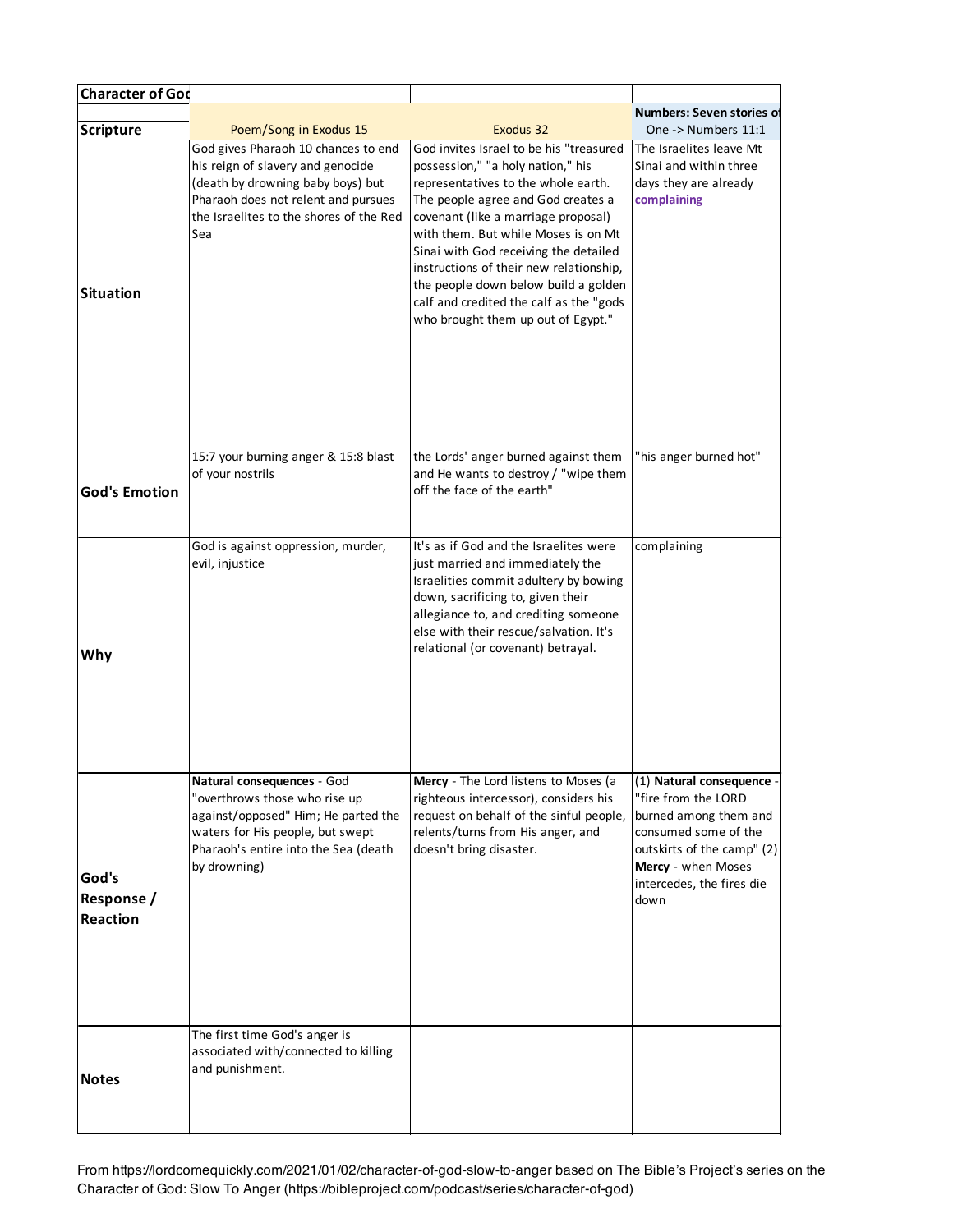| <b>Character of Goc</b>                |                                                                                                                                                                                                                        |                                                                                                                                                                                                                                                                                                                                                                                         |                                                                                                                                                                                                                                                                                                                                                                                                                                                                                                                                        |
|----------------------------------------|------------------------------------------------------------------------------------------------------------------------------------------------------------------------------------------------------------------------|-----------------------------------------------------------------------------------------------------------------------------------------------------------------------------------------------------------------------------------------------------------------------------------------------------------------------------------------------------------------------------------------|----------------------------------------------------------------------------------------------------------------------------------------------------------------------------------------------------------------------------------------------------------------------------------------------------------------------------------------------------------------------------------------------------------------------------------------------------------------------------------------------------------------------------------------|
| <b>Scripture</b>                       | Israel's rebellions in Numbers 11-21<br>Two -> Numbers 11                                                                                                                                                              | Three -> Numbers 12                                                                                                                                                                                                                                                                                                                                                                     | Four -> Numbers 13-14                                                                                                                                                                                                                                                                                                                                                                                                                                                                                                                  |
| <b>Situation</b>                       | The Israelites have greedy desires.<br>They complain that all God has<br>provided them is manna whereas in<br>Egypt they had a variety of "free" food.<br>They also complained "If only we had<br>meat to eat!"        | Miriam and Aarom talked against /<br>critized Moses (out of envy?) saying<br>"Has the Lord spoken only through<br>Moses? Hasn't he also spoken through<br>us?"                                                                                                                                                                                                                          | 12 representatives from the 12 tribes<br>of Jacob are sent to explore Canann.<br>They reported back about a land<br>"flowing with milk and honey" and<br>fruit, but also powerful people and<br>fortified cities. Ten of the men spread<br>a bad report about the land among the<br>people; only two (Caleb and Joshua)<br>say the land is "exceedingly good" so<br>"do not be afraid" and "do not rebel<br>against the Lord" for "the Lord is with<br>us." The people become convinced<br>that God is leading them to<br>destruction. |
| <b>God's Emotion</b>                   | 11: 10 "the anger of the Lord burned<br>hot, very much" 11:33 "the anger of<br>the Lord burned against the people"                                                                                                     | 12:9 "The anger of the Lord burned<br>against them, and he left them."                                                                                                                                                                                                                                                                                                                  | v 11 ""How long will this people<br>despise me? And how long will they<br>not believe in me, in spite of all the<br>signs that I have done among them?"                                                                                                                                                                                                                                                                                                                                                                                |
| Why                                    | They had an inaccurate/selective<br>memory of the suffering in Egypt from<br>which God saved them, and now they<br>were complaining about His<br>miraculous provisions in the desert<br>and lusting after other foods. | They were speaking against someone<br>who God had choosen to lead them.<br>Again, God had provided (miraclous<br>food in the desert; a humble leader<br>(v3)) and the people complained.                                                                                                                                                                                                | The people predict the outcome of<br>going into the land (we will die; our<br>children will be plunder) even though<br>God has told them (v16) and<br>repeatedly shown them (v11)<br>differently. They go against God (even<br>deciding to choose a new leader to<br>lead them back to Egypt v4) so He<br>gives them what they ask for: v34<br>"You will know what it is like to have<br>me against you" / know my<br>displeasure / experience my<br>alienation.                                                                       |
| God's<br>Response /<br><b>Reaction</b> | (1) Natural consequence - a severe<br>plague that killed people who<br>craved/lusted after/were greedy for<br>other food; thus the place was called<br>Kibroth-hattaavah (which means<br>"graves of gluttony")         | $(1)$ Natural consequence - Miriam has Initially God says he will strike down<br>leprous/white-as-snow skin (2) Mercy $\frac{1}{2}$ the people with a plague and destory<br>when Moses intercedes based on<br>Aaron's plea, Miriam is removed /<br>sent outside the camp for only 7 days<br>(outside the community where she<br>could not continue to spread discord<br>and complaints) | (disinherit) them, and make Moses<br>into a stronger, greater nation." But<br>then Moses intercedes and reminds<br>God what He said about Himself (v18).<br>So (1) Natural consequences - "I will<br>do to you the very thing I heard you<br>say" and the people will indeed die (as<br>they predicted) over 40 years. (2)<br>Mercy - But the children will not be<br>plunder (as they predicted), they will<br>instead be brought into the land to<br>enjoy it.                                                                       |
| <b>Notes</b>                           |                                                                                                                                                                                                                        |                                                                                                                                                                                                                                                                                                                                                                                         |                                                                                                                                                                                                                                                                                                                                                                                                                                                                                                                                        |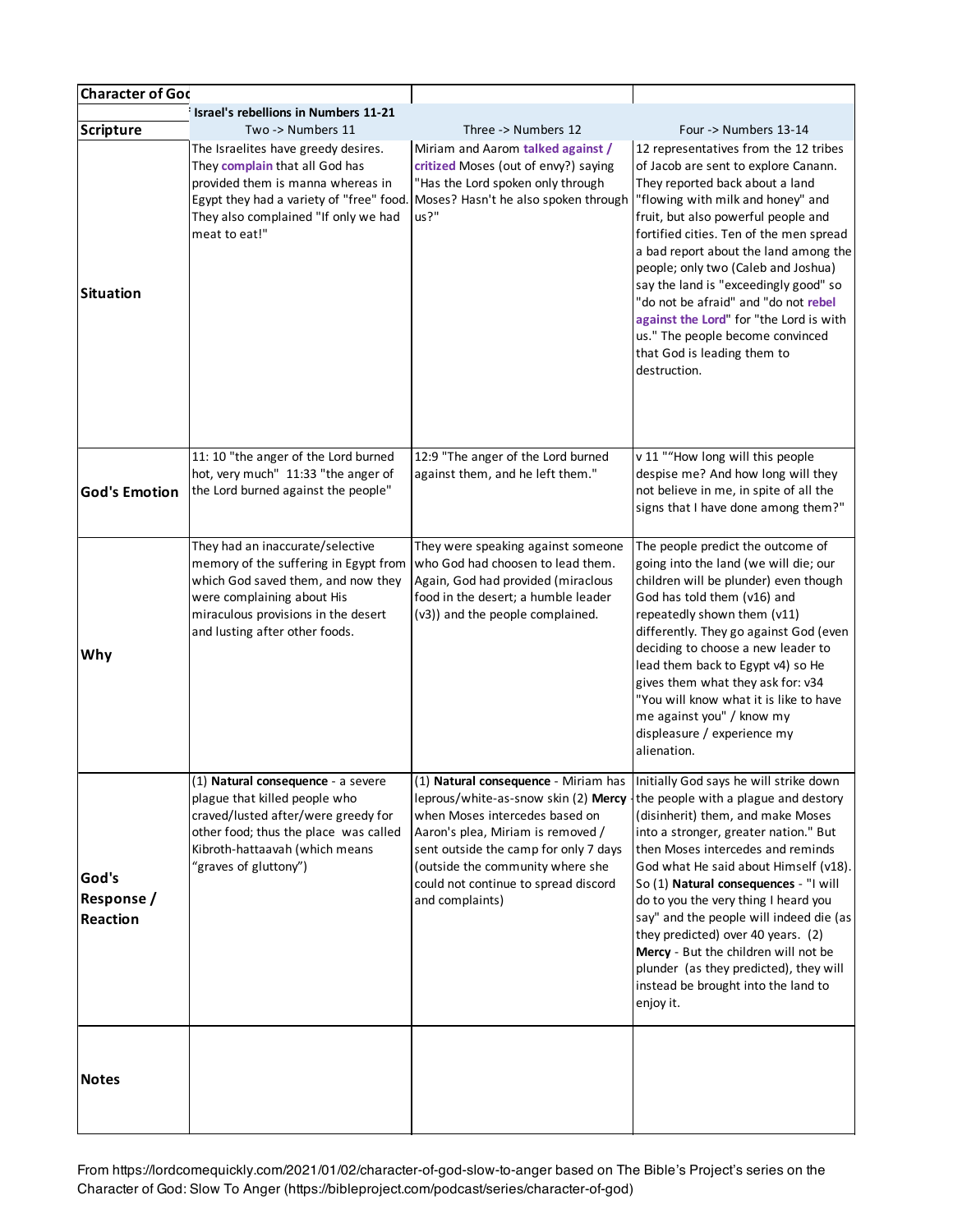| <b>Character of Goc</b>         |                                                                                                                                                                                                 |                                                                                                                                                                                                                                                                                |                                                                                                                                                                                                                                                                                                                                                                                                                                                   |                                                                                                                                                                                                                                                                               |
|---------------------------------|-------------------------------------------------------------------------------------------------------------------------------------------------------------------------------------------------|--------------------------------------------------------------------------------------------------------------------------------------------------------------------------------------------------------------------------------------------------------------------------------|---------------------------------------------------------------------------------------------------------------------------------------------------------------------------------------------------------------------------------------------------------------------------------------------------------------------------------------------------------------------------------------------------------------------------------------------------|-------------------------------------------------------------------------------------------------------------------------------------------------------------------------------------------------------------------------------------------------------------------------------|
| Scripture                       | Numbers 15:32-36                                                                                                                                                                                | Five -> Numbers 16                                                                                                                                                                                                                                                             | Six -> Numbers 20                                                                                                                                                                                                                                                                                                                                                                                                                                 | Seven -> Numbers 21                                                                                                                                                                                                                                                           |
| <b>Situation</b>                | An Israelite is found<br>collecting wood on the<br>Sabbath day. He clearly<br>violates God's commands rebellion against Moses.<br>set for the Sabbath in<br>Exodus 31: 16-17 and<br>$35:2 - 3.$ | 250 Israelite men, well-<br>known community<br>leaders, incited a<br>Moses equated the<br>rebellion as also being<br>against God (v11).                                                                                                                                        | The people "gathered in<br>opposition" to Moses and God and Moses saying<br>Aaron because they have<br>no water to drink and no<br>grain, figs, grapevines, or food.<br>pomegranates. The Lord<br>tell Moses to speak to<br>the rock and it will pour<br>out its water. Instead<br>Moses (evalates<br>himself? gets angry?<br>doesn't trust God) says<br>"must we bring you<br>water out of this rock?"<br>and then he strikes the<br>rock twice. | The people spoke against<br>they had no bread, no<br>water and only miserable                                                                                                                                                                                                 |
| <b>God's Emotion</b>            | No mention of God's<br>anger; No mention of<br>anyone's emotion                                                                                                                                 | No mention of God's<br>anger, only Moses' anger<br>(Moses became very<br>angry and said to the<br>$Lord$ )                                                                                                                                                                     | No mention of God's<br>anger                                                                                                                                                                                                                                                                                                                                                                                                                      | No mention of God's<br>anger                                                                                                                                                                                                                                                  |
| Why                             |                                                                                                                                                                                                 | They appear envious of<br>Moses' authority and<br>greedy for their<br>"inheritance" of land.<br>They also have an<br>inaccurate memory of<br>Egypt calling it "a land<br>flowing with milk and<br>honey."                                                                      | Interesting: v3 says the<br>people gathered in<br>opposition to Moses and<br>Aaron but v13 says the<br>people quarreled with<br>the Lord and He showed<br>Himself to be holy                                                                                                                                                                                                                                                                      |                                                                                                                                                                                                                                                                               |
| God's<br>Response /<br>Reaction | Natural consequence -<br>the man is put to death<br>just as God said would<br>happen to people who<br>break the Sabbath                                                                         | Initially God says he will<br>put an end to the whole<br>assembly, but then<br>Moses intercedes. So (1)<br><b>Natural consequences</b><br>alongside (2) Mercy -<br>only Korah's group is<br>swallowed into the earth<br>and fire consumes only<br>250 men offering<br>incense. | Natural consequences -<br>v12 "Because you did not  / judgement - the Lord<br>trust in me enough to<br>honor me as holy in the<br>sight of the Israelites"<br>neither Moses or Aaron<br>will enter the Promised<br>Land; they will both die<br>outside the land.                                                                                                                                                                                  | (1) Natural consequences<br>sent venomous smakes<br>among them; they bit the<br>people and they died. The<br>people ask Moses to<br>intercede for them and<br>(2) Mercy - the Lord<br>makes a way for anyone<br>bitten to live by looking<br>at the bronze snake on a<br>pole |
| <b>Notes</b>                    |                                                                                                                                                                                                 |                                                                                                                                                                                                                                                                                |                                                                                                                                                                                                                                                                                                                                                                                                                                                   |                                                                                                                                                                                                                                                                               |